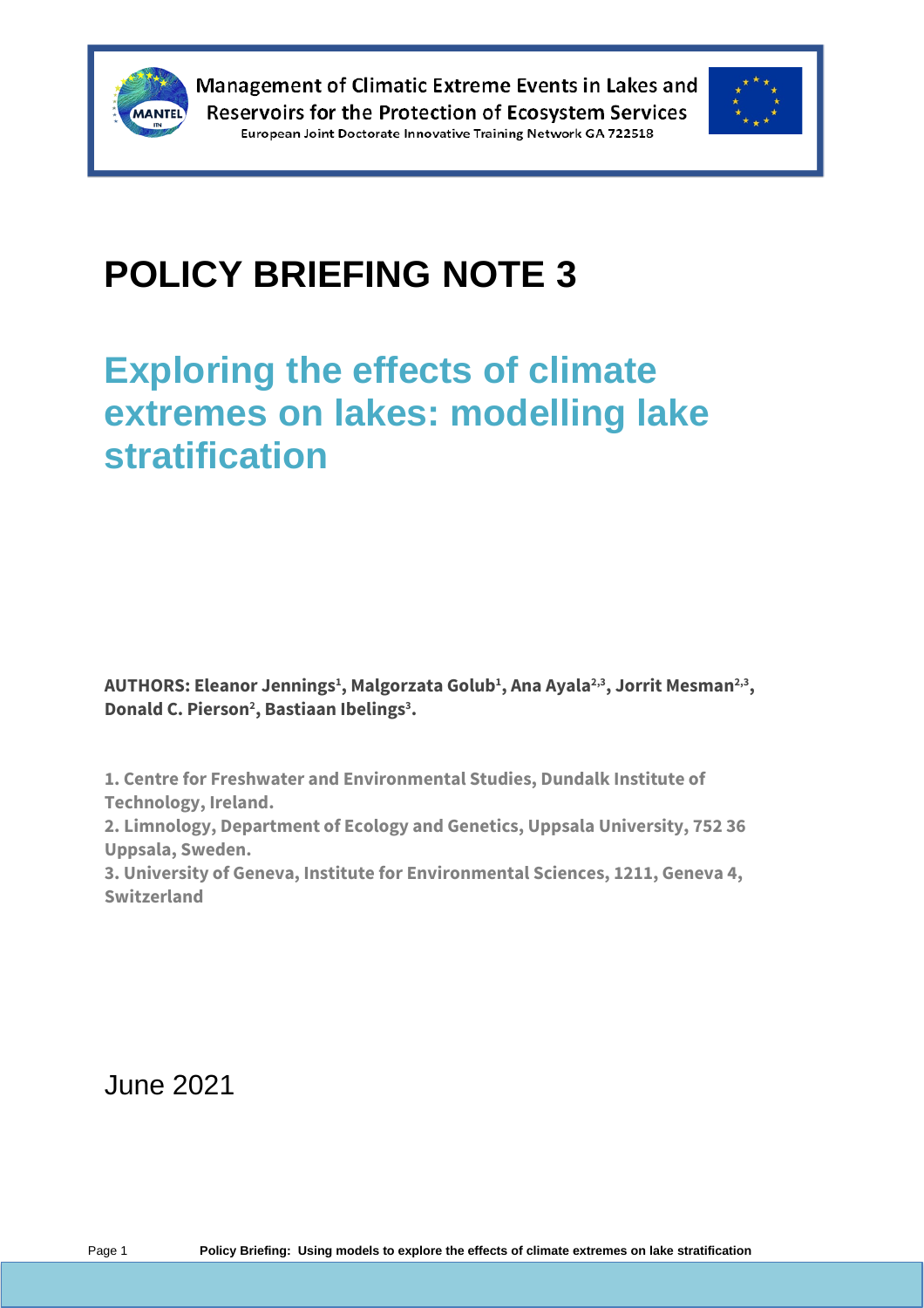



#### **INTRODUCTION**

**Changes in the local weather are fundamental drivers of change in lake ecosystems. Recently, however, there has been an increasing focus on the potential effects of climatic extremes, such as storms and heatwaves, on lakes and reservoirs. These extreme events are projected to become even more intense and frequent due to climate change. The EU funded Innovative Training Network (ITN) MANTEL\* investigated the potential impacts of such extremes using near real-time data, longterm monitoring data, and lake models. This briefing note describes new advances on the implications of climate extremes for lakes and reservoirs based on modelling work undertaken in MANTEL.**

#### **BACKGROUND**

- The water column in lakes and reservoirs commonly stratifies into discrete layers during warmer weather, with a layer of warmer water in the upper part of the lake (red in Fig. 1a), and cooler waters below (blue in Fig. 1a).
- Once the lake stratifies, these layers do not generally mix with each other. They are separated by a zone where the water temperature changes rapidly from warmer to cooler, called the thermocline.
- This layering has implications for water quality. For example, toxic algal blooms are more likely to occur when there is strongly stratification. The water in the bottom layer is separated from contact with the atmosphere and can become depleted in oxygen. Storms can also mix sediment and nutrients from lower waters up to the surface.
- Mathematical models of lake thermal structure can be used to investigate changes in lake stratification patterns due to climate change, information that could aid decision making and planning.
- This policy brief describes advances in **modelling changes in lake stratification** based on outputs from MANTEL.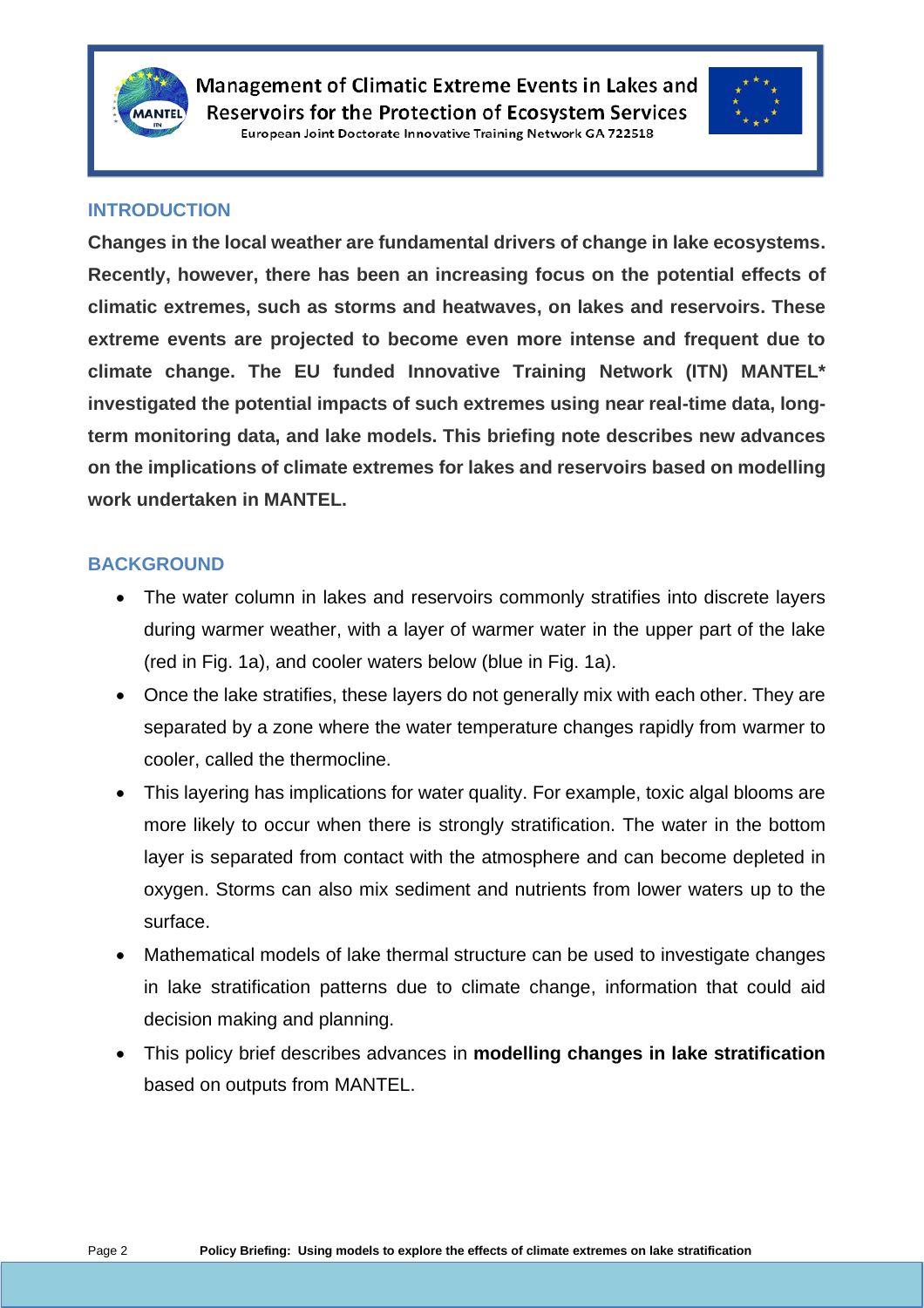



#### **OVERVIEW OF THE ADVANCES IN OUR KNOWLEDGE**

There have been **four** outputs from MANTEL researchers and colleagues that have increased our ability to accurately model the impacts of climate extremes on lake and reservoirs and provided new insights into these effects:

- 1. A study by Mesman and others<sup>1</sup> compared the ability of three models to simulate the effects of storms and heatwaves on lake stratification. It found that the models could reproduce the overall direction and magnitude of change during climate extremes. They did note a higher level of uncertainty associated with model simulations for periods of extreme weather when compared to reference periods which should be considered when interpreting the results of such studies.
- 2. Modelling studies are often based the outputs of several models rather than on a single model. The suite of models used is referred to as a 'model ensemble'. Setting up and running multiple models, however, can be challenging and time consuming, A new package written in R, LakeEnsemblR, was developed by group that included MANTEL researcher Jorrit Mesman and published by Moore and others<sup>2</sup> This new R package facilitates running model ensembles using five models of lake thermal structure. The package can be accessed at the link provided below.
- 3. A single site study of the effects of future climate change on lake thermal structure was undertaken at Lake Erken, Sweden, by Ayala and others.<sup>3</sup> The study also compared the use of daily versus hourly data to simulate future changes in lake water temperature and found that a daily time step was sufficient. It estimated that by the late 21<sup>st</sup> century, surface water temperatures in Lake Erken were projected to increase on average by 1.79 ∘C based on a low greenhouse gas emission scenario, and by 3.08 ∘C based on a medium greenhouse gas emission scenario. This change in temperature led to an increase in the length of the period when the lake was stratified of 13 days for the low greenhouse gas emissions scenario and 22 days for the medium greenhouse gas emissions scenario (Fig. 1).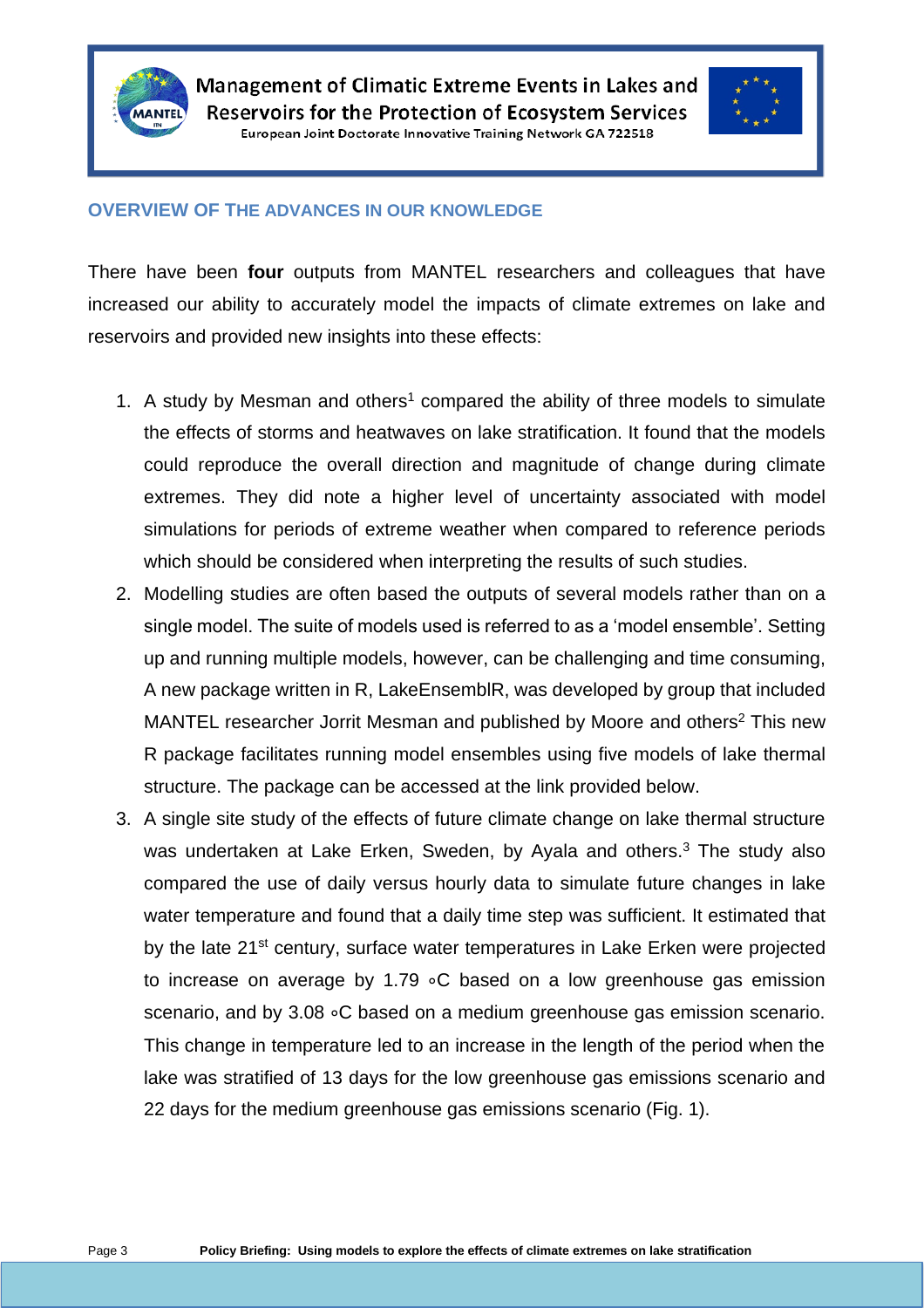

Management of Climatic Extreme Events in Lakes and **Reservoirs for the Protection of Ecosystem Services** 



European Joint Doctorate Innovative Training Network GA 722518



**Fig. 1:** water temperature over the lake depth and across the year for the (a) historical, (b) low greenhouse gas emissions increase (RCP2.6), and (c) medium greenhouse gas emissions increase (RCP6.0) scenarios for Lake Erken. The plots show the average for modelled daily temperature profiles across all years for each scenario.

4. In a larger scale study, a model ensemble was used by Woolway and others<sup>4</sup> to investigate changes in stratification onset and break-up across the Northern Hemisphere from 1901 to 2099. They found that under the highest greenhouse gas emission scenario, summer stratification would begin 22.0 ± 7.0 days earlier and end  $11.3 \pm 4.7$  days later by the end of this century. It is very likely that this prolonging of the stratification period by 33 days would result in oxygen in lower waters being depleted even more rapidly, and therefore result in more phosphorus being released from lake sediments into the upper waters. These changes in stratification may also result in a misalignment of other lifecycle events in lakes and reservoirs, with possible irreversible changes for these ecosystems.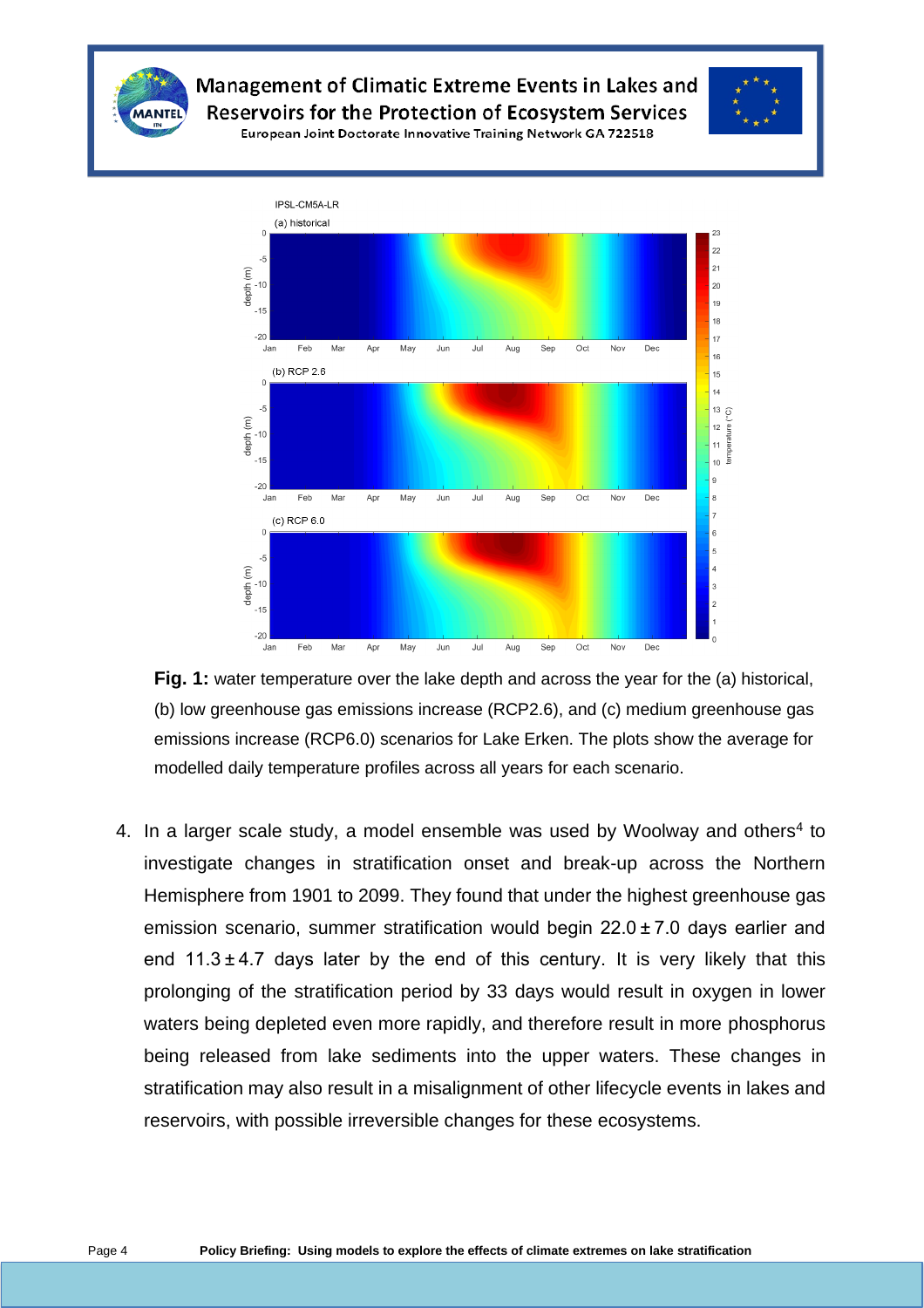



#### **ABOUT MANTEL**

*MANTEL (Management of Climatic Extreme Events in Lakes & Reservoirs for the Protection of Ecosystem Services) was an EU funded Maire Skłodowska Curie Action (MSCA) European Joint Doctorate Innovative Training Network (2017-2021, Grant Agreement 722518) that focused on training a cohort of Early Stage Researchers to investigate the effects of the climate extremes on water quality, providing training in state-of-the art technology, data analysis and modelling, and linking to the water management sector.*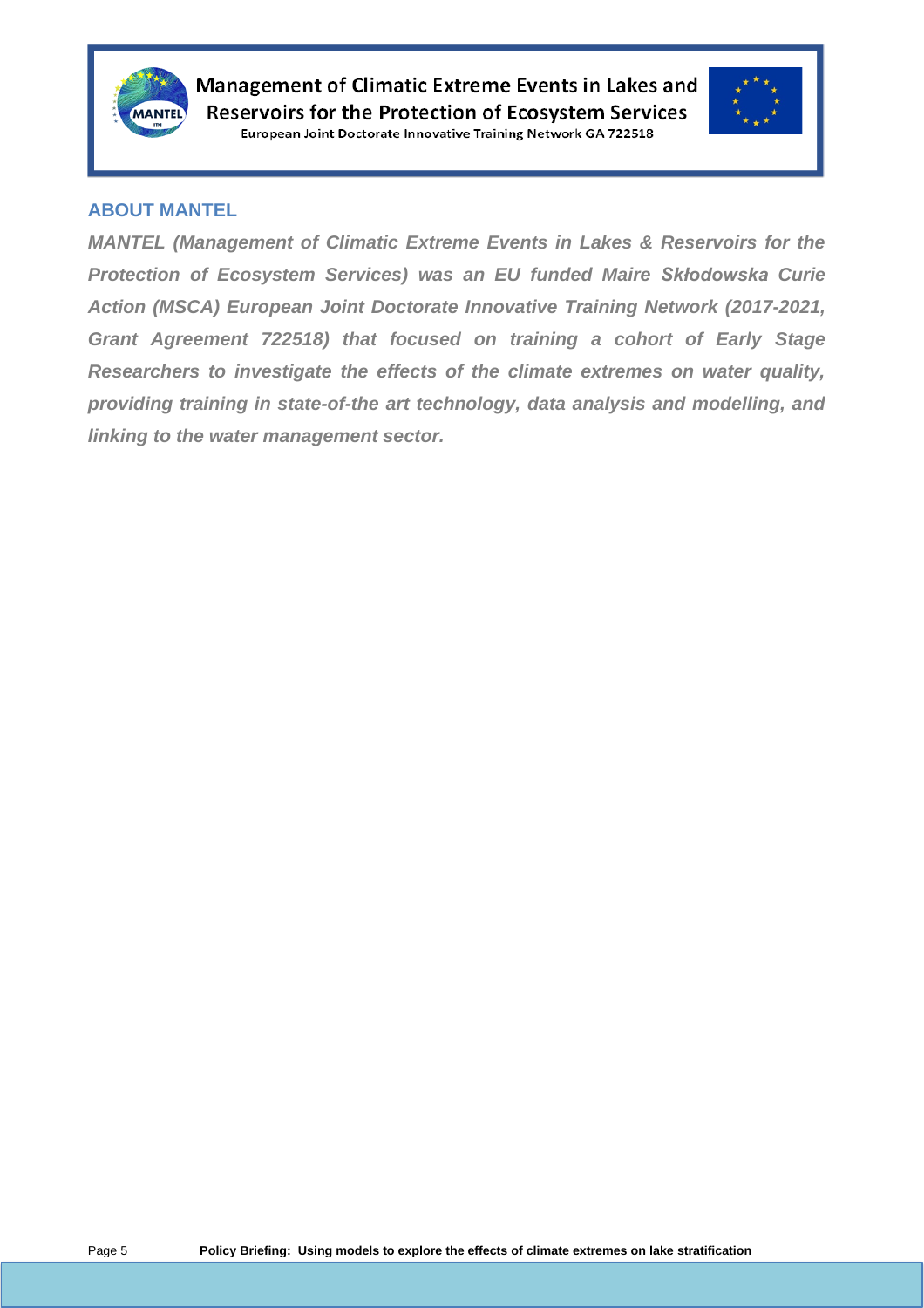



### **REFERENCES**

**1. MESMAN, J.P., AYALA, A.I., ADRIAN, R., DE EYTO, E., FRASSL, M.A., GOYETTE, S., KASPARIAN, J., PERROUD, M., STELZER, J.A.A., PIERSON, D.C. AND IBELINGS, B.W., 2020. PERFORMANCE OF ONE-DIMENSIONAL HYDRODYNAMIC LAKE MODELS DURING SHORT-TERM EXTREME WEATHER EVENTS. ENVIRONMENTAL MODELLING & SOFTWARE, 133, P.104852. <https://doi.org/10.1016/j.envsoft.2020.104852>**

**2. MOORE, T.N., MESMAN, J.P., LADWIG, R., FELDBAUER, J., OLSSON, F., PILLA, R.M., SHATWELL, T., VENKITESWARAN, J.J., DELANY, A.D., DUGAN, H. AND ROSE, K.C., 2021. LAKEENSEMBLR: AN R PACKAGE THAT FACILITATES ENSEMBLE MODELLING OF LAKES. ENVIRONMENTAL MODELLING & SOFTWARE, P.105101. <https://doi.org/10.1016/j.envsoft.2021.105101>**

**3. AYALA, ANA I., SIMONE MORAS, AND DONALD C. PIERSON. "SIMULATIONS OF FUTURE CHANGES IN THERMAL STRUCTURE OF LAKE ERKEN: PROOF OF CONCEPT FOR ISIMIP2B LAKE SECTOR LOCAL SIMULATION STRATEGY." HYDROLOGY AND EARTH SYSTEM SCIENCES 24, NO. 6 (2020): 3311-3330. <https://doi.org/10.5194/hess-24-3311-2020>**

**4. WOOLWAY, R.I., SHARMA, S., WEYHENMEYER, G.A., DEBOLSKIY, A., GOLUB, M., MERCADO-BETTÍN, D., PERROUD, M., STEPANENKO, V., TAN, Z., GRANT, L., LADWIG, R., MESMAN, J., MOORE, T.N., SHATWELL, T., VANDERKELEN, I., AUSTIN, J.A., DEGASPERI, C.L., DOKULIL, M., LA FUENTE, S., MACKAY, E.B., SCHLADOW, S.G., WATANABE,S., MARCÉ, R., PIERSON,D.C., THIERY, W., JENNINGS, E. 2021. PHENOLOGICAL SHIFTS IN LAKE STRATIFICATION UNDER CLIMATE CHANGE. NATURE COMMUNICATIONS, 12(1), PP.1-11. <https://doi.org/10.1038/s41467-021-22657-4>**